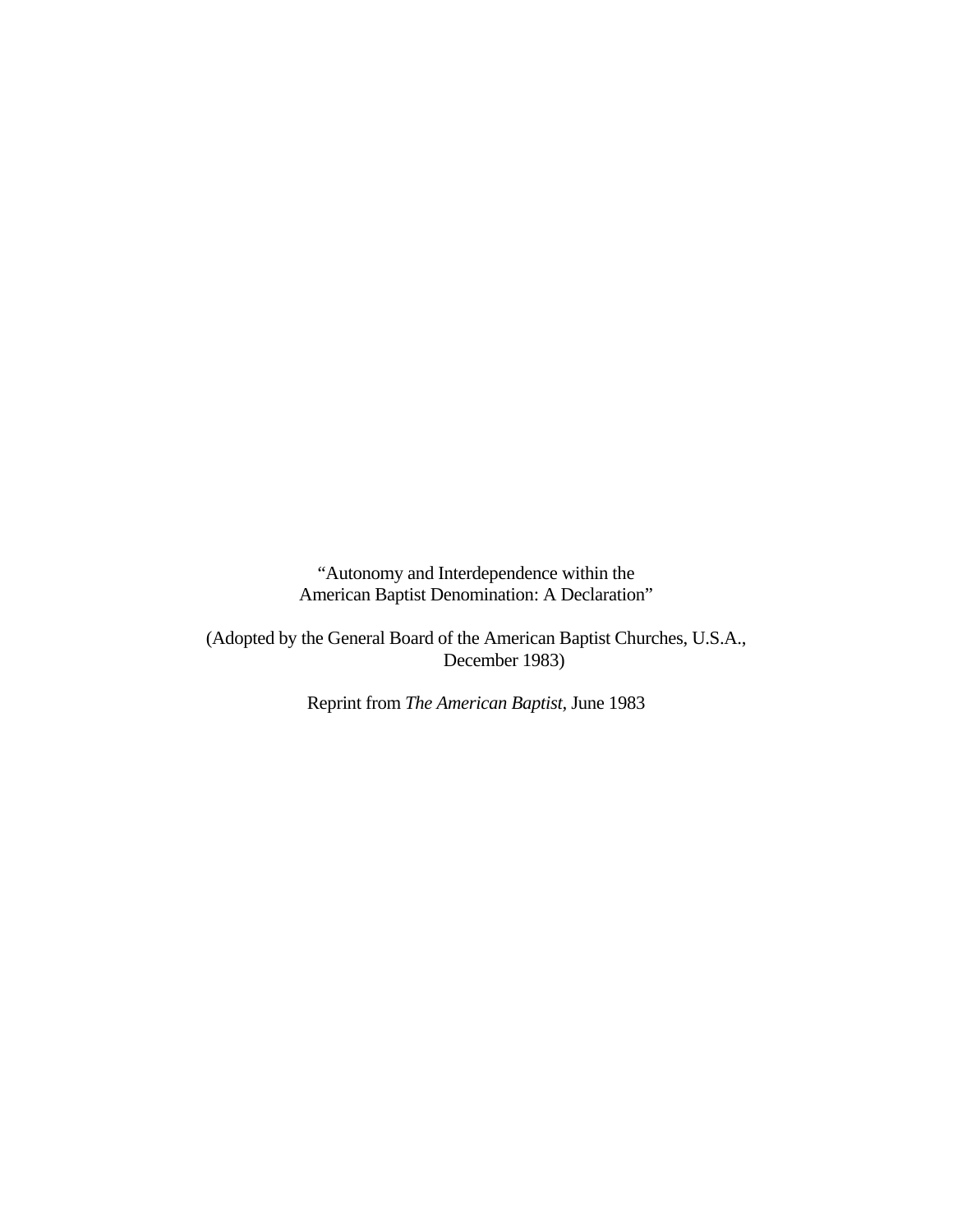# **AUTONOMY1 AND INTERDEPENDENCE2 WITHIN THE AMERICAN BAPTIST DENOMINATION: A DECLARATION**

[Dec. 1983; GB1279]

#### **Introduction and Historical Background**

The Church of Jesus Christ must remain free to define its own mission and structure. In this declaration we, as American Baptists, under what we believe to be the prompting of God's Spirit, offer our own understanding and self-definition of the nature and intentionality of autonomy<sup>1</sup> and interdependence<sup>2</sup> within the American Baptist denomination.

 Baptist history in the United States, from the founding of the First Baptist Church in Providence, Rhode Island, in 1639 until the present, reveals that Baptist have emphasized the autonomy of both local congregations and Baptist organizations. At the same time history records the cooperation and interdependence between and among congregations and a wide variety of Baptist organizations.

 While autonomy has characterized Baptist life from its beginning in America, the creation of the Philadelphia Baptist Association in 1707 signaled a common desire for cooperation and mutual counsel regarding a range of issues which affected more than a single church.

The 19<sup>th</sup> century witnessed the founding of additional opportunities for cooperative Baptist undertakings. In keeping with this recognition of the interdependence of Baptist in witness and mission, Massachusetts Baptist formed the first Baptist state organization or society for mission in 1802. Thereafter, other state organizations were organized in later years, and three national societies were created respectively, for foreign missionary outreach (1814), for publication of Christian books and Sunday school materials (1824), and for home missions (1832). The painful Baptist separation prior to the Civil War resulted in two Baptist groupings, both of which have continued the dual emphasis upon autonomy and interdependence to the current time.

The first half of the  $20<sup>th</sup>$  century provided the occasion for increased cooperation and interdependence, but autonomy continued as a predominant mark of American Baptist life. When the Northern Baptist Convention was formed in 1907, very limited responsibility was assigned to the convention. The churches agreed to a single meeting time and place for general oversight of the various national societies founded and recognized by Northern Baptist. This limited step toward coordination and interdependence was advanced by the reorganizations in 1950 (when the name of the Northern Baptist Convention was changed to the American Baptist Convention) and 1961, without challenge to the autonomy of the organizations created by Baptist congregations, or to the autonomy of the congregations themselves.

 Following the recommendations of the Study Commission on Denominational Structure, or SCODS, the restructuring of the national Baptist organizations in 1972 intentionally limited the autonomy of the national societies, while respecting their separate corporate identities, to facilitate greater cooperation and coordination in national expressions of Baptist life and witness. No modification of the appropriate autonomy of local congregations, associations/areas, or region/state/city organizations was implied or intended in that 1972 restructuring. At that time the Convention's name was changed to American Baptist Churches in the U.S.A.

 In 1977 the scope of interdependence was broadened when the organization of American Baptist Churches in the U.S.A. was modified to provide representation in the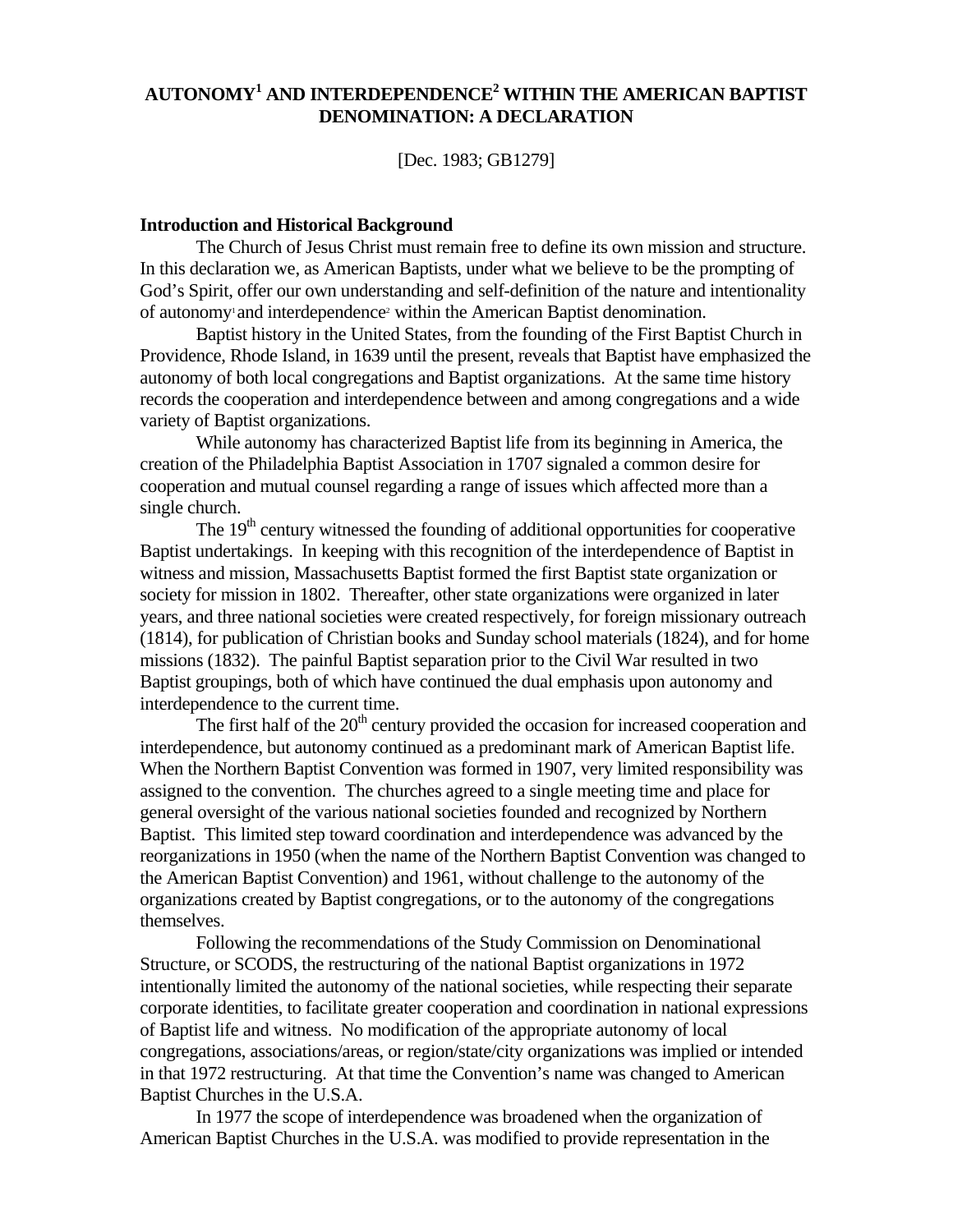general denominational structures for the 37 region/state/city organizations. However, this outcome, recommended by the Study Commission on Relationships (SCOR) in its report "Together in Mission," in no manner altered the legal autonomy of the 37 region/state/city organizations. Even though the opportunities for coordination and interdependence were increased, neither by intention nor by new bylaw provisions were the appropriate autonomies of covenanting or affiliating organizations changed. Rather, these modifications recognized and clarified the nature of the relationships of the 42 cooperating American Baptist organizations (1 General, 4 National and 37 Regional or affiliating Organizations). The creation of a basic Covenant of Relationships and a series of Statements of Agreements underlines that fact. No single, all-inclusive denominational entity emerged as the "American Baptist Church."

 The period from 1639 (the founding of the First Baptist Church in America) to 1977 (the voting of the SCOR recommendations for restructuring) demonstrates the basic Baptist attempt to balance two desirable values: autonomy and interdependence. Neither has overcome the other in either theory or practice in the history of the American Baptist denomination. Both values continue to inform and guide Baptist life to this day. American Baptist have not compromised either element of this polarity. American Baptists continue to affirm these two complementary and sometimes competing values, insisting that each pole of the polarity is a necessary corrective to the other.

#### **Balancing Freedom and Order**

 The Statement of Purpose of American Baptist Churches in the U.S.A. contains the following declarations: "In every area of their common life American Baptists, acknowledging the importance of *creative diversity*, seek such a *balance of freedom and order* as will keep all parts of American Baptist Churches in the U.S.A. open to the guidance of the Holy Sprit and at the same time enable them to work responsibly under God for maintaining its life of worship, witness, and ministry."

 That desired balance of freedom and order was modified toward greater interdependence in the reorganizations of 1972 (SCODS) and 1977 (SCOR) without, however, creating any centralized authority for all decision-making within the denomination. The areas of life and mission which were to be coordinated were described by a voluntary Covenant of Relationships and its related Statements of Agreement.

 Neither the design nor the language of those documents was cast in legal terminology. Indeed, even to attempt to apply the legal concept of contract would be to demonstrate a misunderstanding of those documents because any one of the covenanting bodies may unilaterally withdraw from the Covenant of Relationships or Statements of Agreement without any sanctions stated or implied. Most significantly, the role and appropriate authority of each of the denomination's 42 organizations and their boards of directors were recognized; for example, by affirming in the Bylaws of the ABC/USA that "Each Regional Organization shall determine its own corporate structure and decisionmaking procedures" (p.12), and confirming the continuing corporate status of the denomination's four national societies or boards (p.19).

 A variety of American Baptist-related institutions have defined their separate relationships to various American Baptist organizations by means of particular covenants. These related institutions include schools, national training center, colleges, universities, campus ministries, seminaries, retirement homes, hospitals, nursing homes and children's homes. Each of these institutions is governed by an autonomous board. This declaration, however, deals with the Covenant of Relationships and its related Statements of Agreement, not those particular covenants.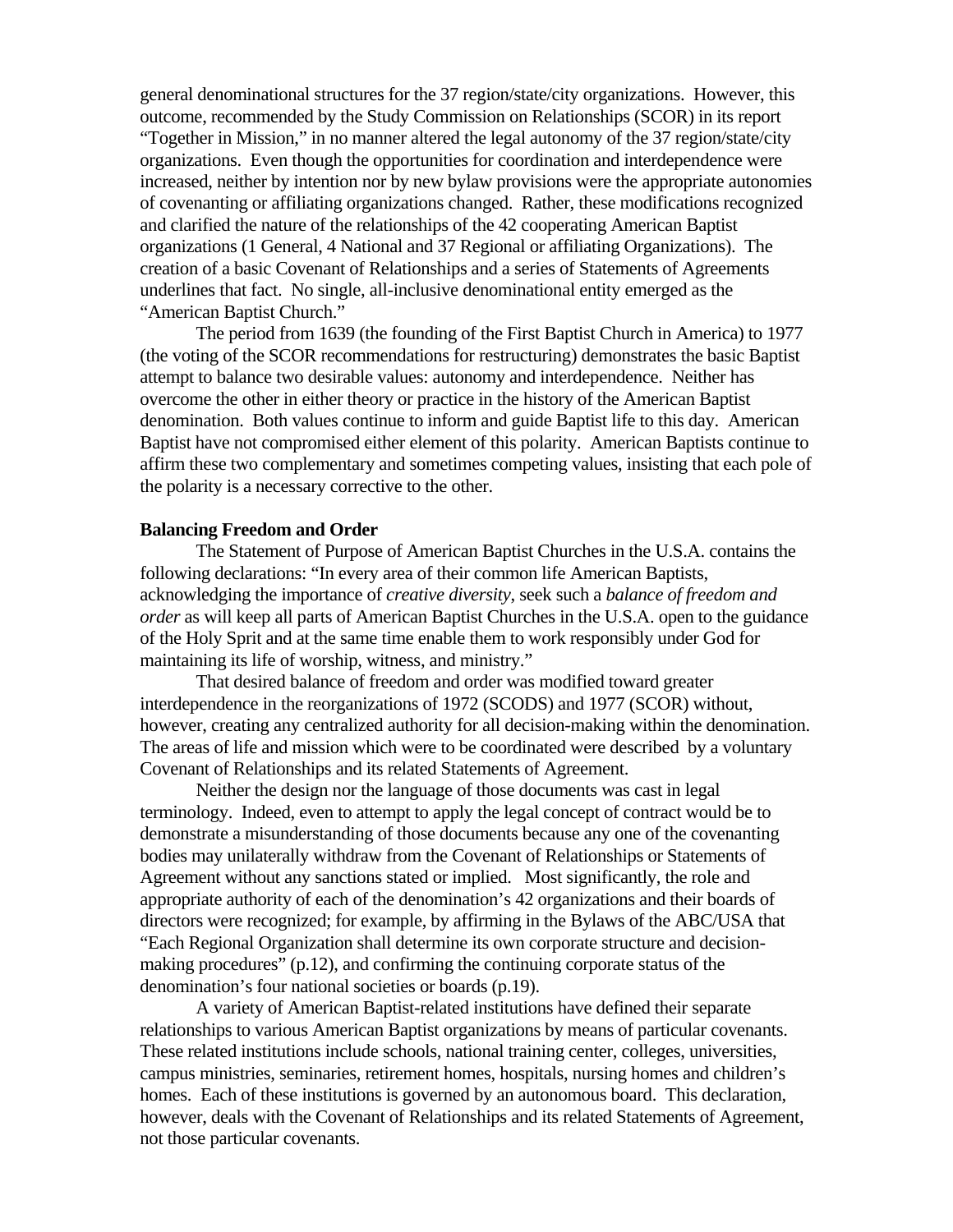The movement from less to greater interdependence has been evident in the denomination's history in the latter part of the  $20<sup>th</sup>$  century. It would be a misunderstanding, however, to interpret that movement as a rejection of the Baptist value of autonomy. Rather, American Baptists have taken several steps toward modification of a *balance* of freedom and order. Given American Baptist history and diversity, the definition of the proper "balance" could shift again in the future in response to needs and new understandings of the gospel. But while the balancing point may move back and forth - and even be perceived differently by various covenanting parties at any given time in history - the prevailing movement of Baptist history and intention includes both autonomy and interdependence, without the one overcoming the other.

## **Covenant of Relationships, Mission Funds Staff Council, and Boards**

The biblical concept of a covenant is that it is a way of relating whole persons or communities to God and to each other. It is not a legal contract to define or limit obligations or claims which contracting parties may have toward each other. A covenant creates a flexible relationship marked by trust and faithfulness to God and to each other both in action and expression. A covenant expresses a bond of brotherhood and sisterhood in Christ made possible by the Holy Sprit.

 This biblical understanding of covenant informs our theological understanding of the Covenant of Relationships we American Baptist have freely created.

 We here state the nature and extent of our covenants and the relationships reflected in them.

## **A. Definition of the Covenant of Relationships**

The Covenant of Relationships is a solemn endeavor under God, among the organizations which are parties to it, to cooperated in mission in a spirit of Christian unity and love. The Covenant of Relationships is a temporal and provisional statement of the balance of freedom and order which many American Baptist organizations freely choose for working together to carry out the task of Christian mission and ministry.

 Any of the 42 eligible American Baptist organizations, seeking to order its life in accordance with the Scriptures under the guidance of the Holy Spirit, is free to enter and affirm the Covenant of Relationships or free not to enter into the Covenant of Relationships. Any American Baptist organization which has entered the Covenant of Relationships is free to seek to amend it or to withdraw from it at any time.

 The Covenant of Relationships is not a legally binding instrument; it creates no legal rights or legal obligations between and among the organizations which enter in or for nonparties to it. The parties to the Covenant of Relationships disclaim any intent to form a legal joint venture or association. No party to the Covenant of Relationships has any power or authority over, or any legal responsibility for, the beliefs, persons or property of any American Baptist or any other organization or its governing board or property; nor does the Covenant of Relationships create or establish any organization which has such power, authority, or responsibility.

 The Covenant of Relationships is a statement of shared understandings of the appropriate relationships for American Baptist organizations as they cooperate under the Lordship of Christ in support of common mission goals and objectives.

#### **B. Statement of Agreement on the American Baptist Mission Fund**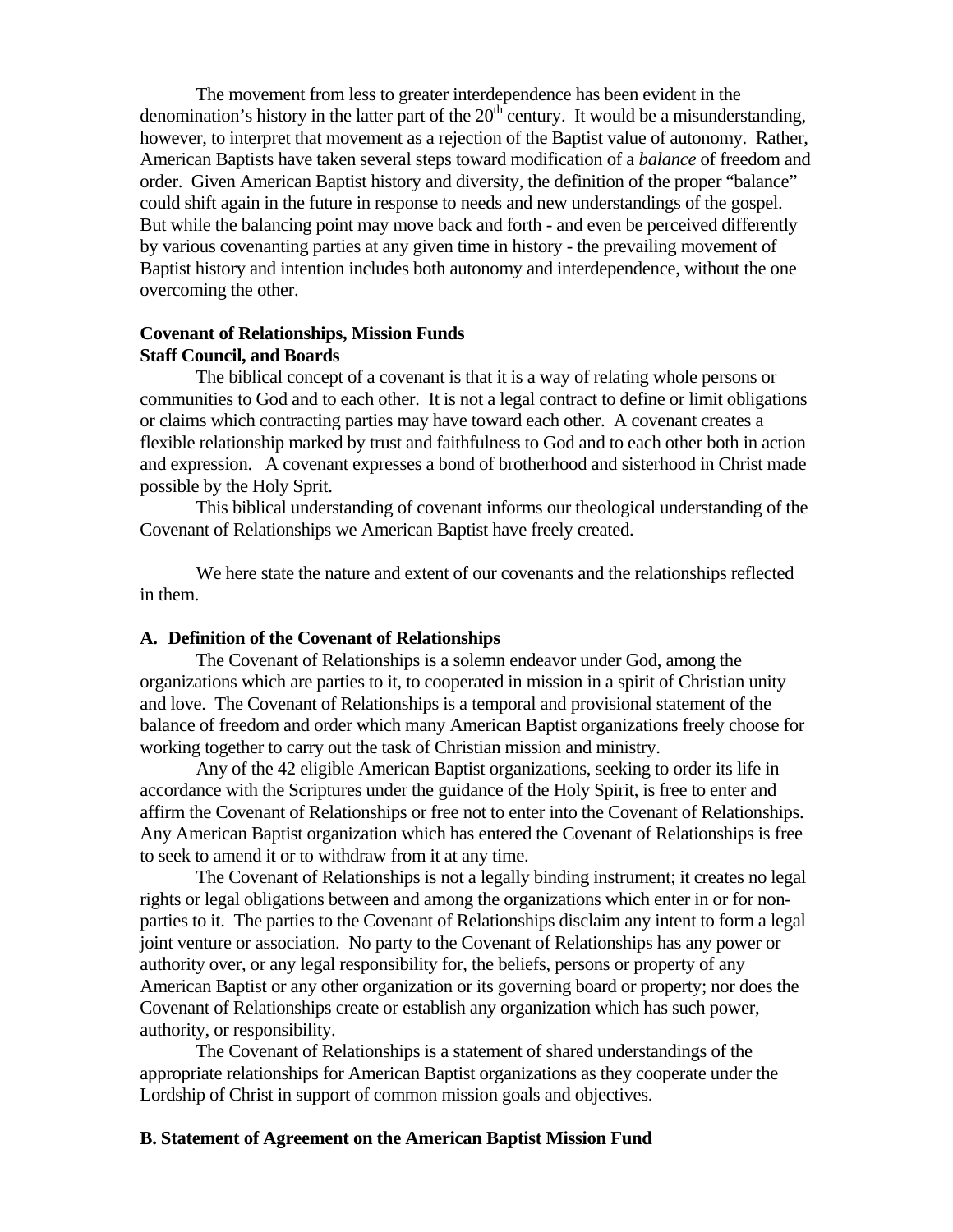The Statement of Agreement on the American Baptist Mission Fund sets forth the principles for cooperation in raising and allocating the mission monies which constitute the American Baptist Mission Fund. That Statement of Agreement creates no legally binding rights or obligations among the parties to it or for any non-parties.

 The American Baptist Mission Fund is constituted by the voluntary gifts of American Baptist congregations to support the mission and ministry of various denominational organizations. In the statement of agreement on this Mission Fund provisions are made whereby contributions may be shared with all mission participants or may be restricted to a few or even one mission participant. The parties to the Agreement have a sacred duty and are accountable to the whole denomination to see that all monies in the Fund are used for the purposes for which they are given.

## **C. The General Staff Council**

 The General Staff Council is a non-legislative assembly of professional staff members (primarily chief executive officers) of covenanting and of affiliating organizations which are parties to the Covenant of Relationships and/or the Statement of Agreement of the American Baptist Mission Fund. The General Staff Council provides a forum for the discussion by its members of matters of concern to American Baptists, fosters collegiality and accountability among its members, and nurtures a spirit of unity and cooperation. Actions and statements of the General Staff Council are advisory in nature, and when duly adopted, they express the mind of the General Staff Council.

#### **D. American Baptist Organizations**

 Each American Baptist organization is autonomous, and the board of directors of each has legally defined powers and responsibilities with respect to the management of its affairs and property, none of which is altered by the Covenant of Relationships.

 When the covenanting bodies cooperate under the Covenant of Relationships, their responsibilities are defined by that Covenant. The governing boards of these bodies have no power or authority under the Covenant of Relationships over the beliefs, actions or property of any individual American Baptist or any other American Baptist organization or its governing board. No governing board has authority to give directions or orders to any individual American Baptist, to any local congregation, or to any other American Baptist organization.

 American Baptist boards in inter-board relationships have no power to legislate in the legal sense. When, under the Covenant of Relationships, these boards enact Policy Statements and Resolutions, they have only the power and the responsibility to express the sense of their members, duly elected and duly delegated pursuant to the Covenant of Relationships, on matters of concern and importance to American Baptists. When Policy Statements and Resolutions are adopted by a board, they express the mind of that board, and the covenanting parties agree to give them due respect and weight and be guided by them in a spirit of unity and cooperation under the Lordship of Christ.

 Staff members of American Baptist mission bodies are accountable under law to the governing boards of the organizations which employ them. The Covenanting parties (but not the affiliating organizations) affirm that their respective staffs are also expected to act under the Covenant of Relationships in a spirit of cooperation. However, no board has authority to hold accountable or to give directions or orders to any staff member employed by another organization.

### **American Baptist Covenants and Baptist Freedom**